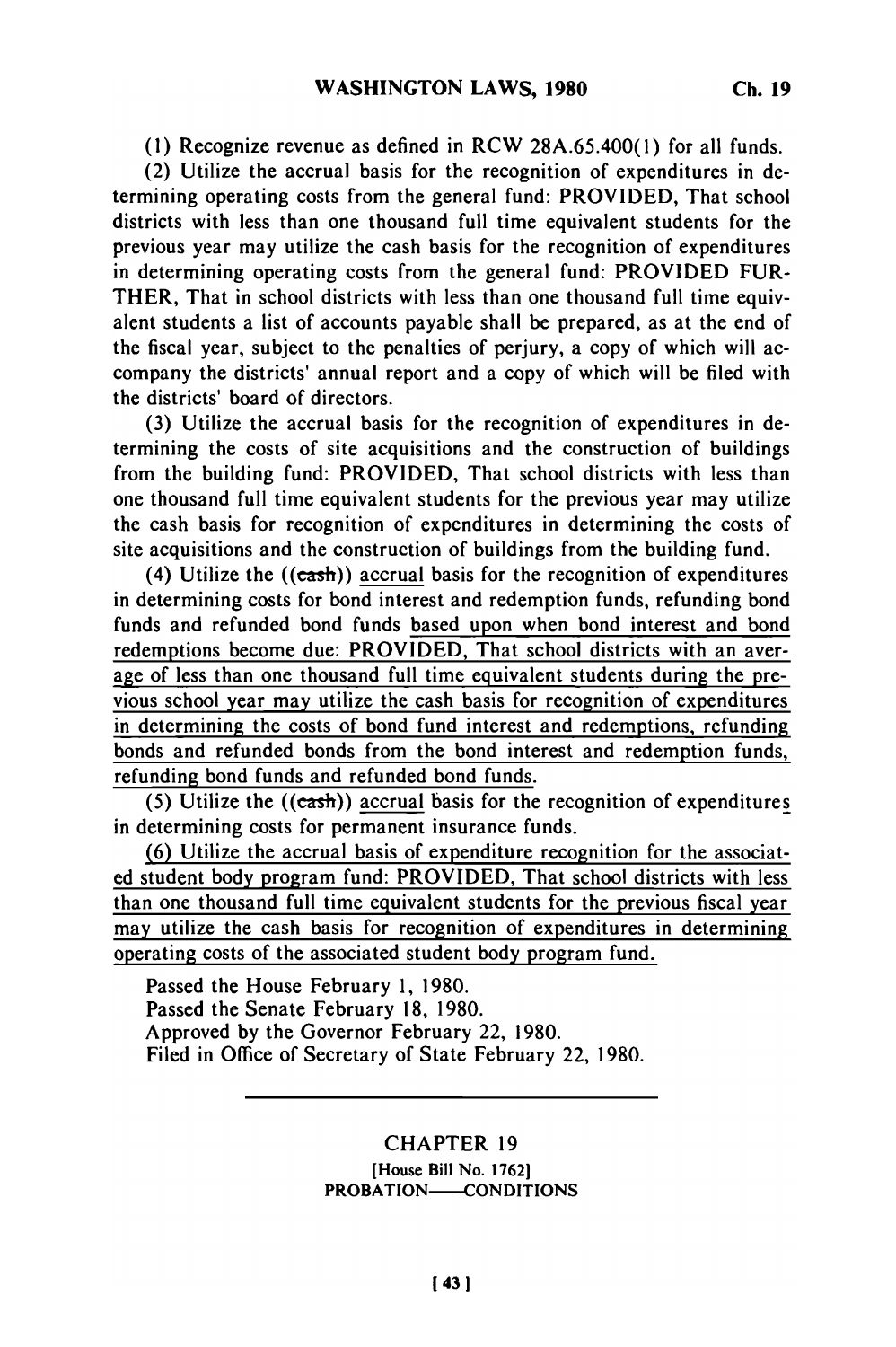**AN ACT** Relating to probation; reenacting and amending section 4, chapter **227,** Laws of **1957** as last amended **by** section 2, chapter **29,** Laws of **1979** and **by** section **7,** chapter 141, Laws of **1979** and RCW **9.95.210;** and declaring an emergency.

Be it enacted **by** the Legislature of the State of Washington:

Section **1.** Section 4, chapter **227,** Laws of **1957** as last amended **by** section 2, chapter **29,** Laws of **1979** and **by** section **7,** chapter 141, Laws of **1979** and RCW **9.95.210** are each reenacted and amended to read as **follows:**

The court in granting probation, may suspend the imposing or the execution of the sentence and may direct that such suspension may continue for such period of time, not exceeding the maximum term of sentence, except as hereinafter set forth and upon such terms and conditions as it shall determine.

The court in the order granting probation and as a condition thereof, may in its discretion imprison the defendant in the county jail for a period not exceeding one year or may fine the defendant any sum not exceeding one thousand dollars plus the costs of the action, and may in connection with such probation impose both imprisonment in the county jail and fine and court costs. The court may also require the defendant to make such monetary payments, on such terms as it deems appropriate under the circumstances, as are necessary **(1)** to comply with any order of the court for the payment of family support, (2) to make restitution to any person or persons who may have suffered loss or damage **by** reason of the commission of the crime in question,  $((\text{and}))$  (3) to pay such fine as may be imposed and court costs, including reimbursement of the state for costs of extradition if return to this state **by** extradition was required, and (4) to contribute to a county or interlocal drug fund, and may require bonds for the faithful observance of any and all conditions imposed in the probation. The court shall order the probationer to report to the secretary of social and health services or such officer as the secretary may designate and as a condition of said probation to follow implicitly the instructions of the secretary. **If** the probationer has been ordered to make restitution, the officer supervising the probationer shall make a reasonable effort to ascertain whether restitution has been made. **If** restitution has not been made as ordered, the officer shall inform the prosecutor of that violation of the terms of probation not less than three months prior to the termination of the probation period. The secretary of social and health services will promulgate rules and regulations for the conduct of such person during the term of his probation: PROVID-**ED,** That for defendants found guilty in justice court, like functions as the secretary performs in regard to probation may **be** performed **by** probation officers employed for that purpose **by** the board of county commissioners of the county wherein the court is located.

**NEW** SECTION. Sec. 2. This act is necessary for the immediate preservation of the public peace, health, and safety, the support of the state